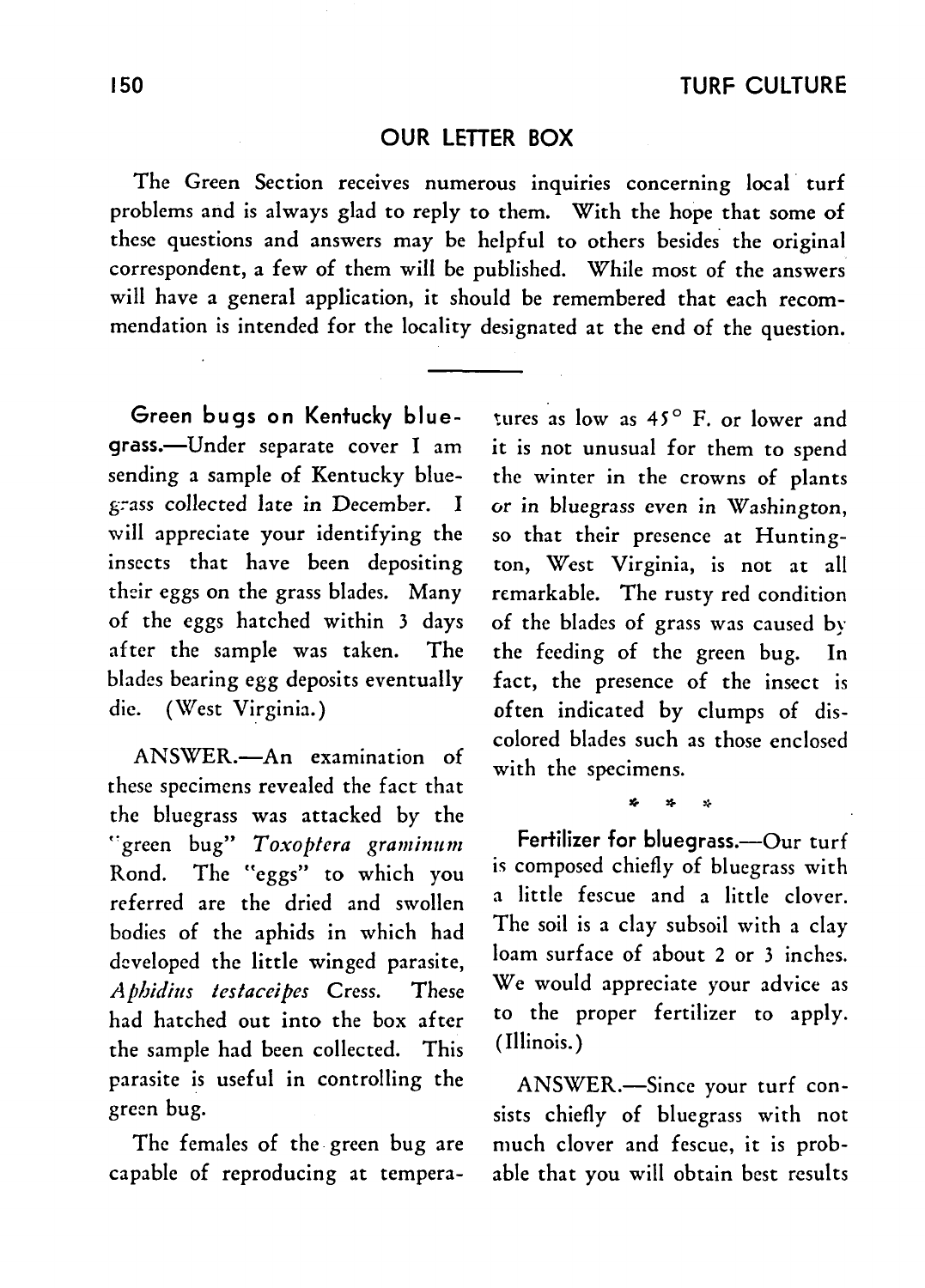by applying some fertilizer high in nitrogen and with perhaps half as much phosphoric acid. A mixed fertilizer such as a  $10-5-2$ , 8-4-2 or a similar combination should give you entirely satisfactory results. It would be well to apply such a fertilizer as early in the spring as possible. If you have crabgrass do not apply fertilizer after the end of April. In case fertilizer cannot be applied in early spring, wait until early fall.

\* \* \*

Is dollarspot caused by "fuzz" from poplar trees?-During the past few years we have had in July a condition on our greens similar to dollarspot. There are poplar trees in the near vicinity of the affected greens and the greenkeeper maintains that the symptoms on the grass come from the fuzz which is blown off the poplar trees. No other greens of ours are thus affected. Have you eyer heard of a similar condition? In your opinion, are the symptoms on the grass caused by the poplar "fuzz"? (Connecticut.)

ANSWER.-The symptoms which you mention were probably those of dollarspot. Dollarspot is caused by a fungus which appears on the grass as a fuzzy growth of mold in the early morning before the sun dries it out. The "fuzz" from the cottonwood or poplar trees is sometimes confused by greenkeepers with the moldy growth that produces dollarspot. Actually, however, there is no connection whatever between the two, nor is there any evidence that this deposit from the poplar trees causes any harm to the grass. We think you will find it is just a coincidence that the dollarspot occurs in the areas near the poplar trees.

\* \* \*<br>.

Italian rye grass on Bermuda greens.-Our Bermuda greens are not doing so well this year. It occurs LO me that it would be better not to sow the Italian rye on these greens but give the soil the winter rest and not have the Italian rye shading the Bermuda grass from the sun in the spring. I will appreciate your advice on the use of Italian rye grass on Bermuda greens. (Tennessee.)

ANSWER.-It is a common practice through the South to plant Bermuda grass greens to ryegrass in the fall to give a green covering for winter play. This growth of ryegrass tends to slow down the growth of Bermuda grass in the spring but after a short time it seems to grow a: well as if it had not been seeded to ryegrass.

One of the common practices is to let the greens become dry in the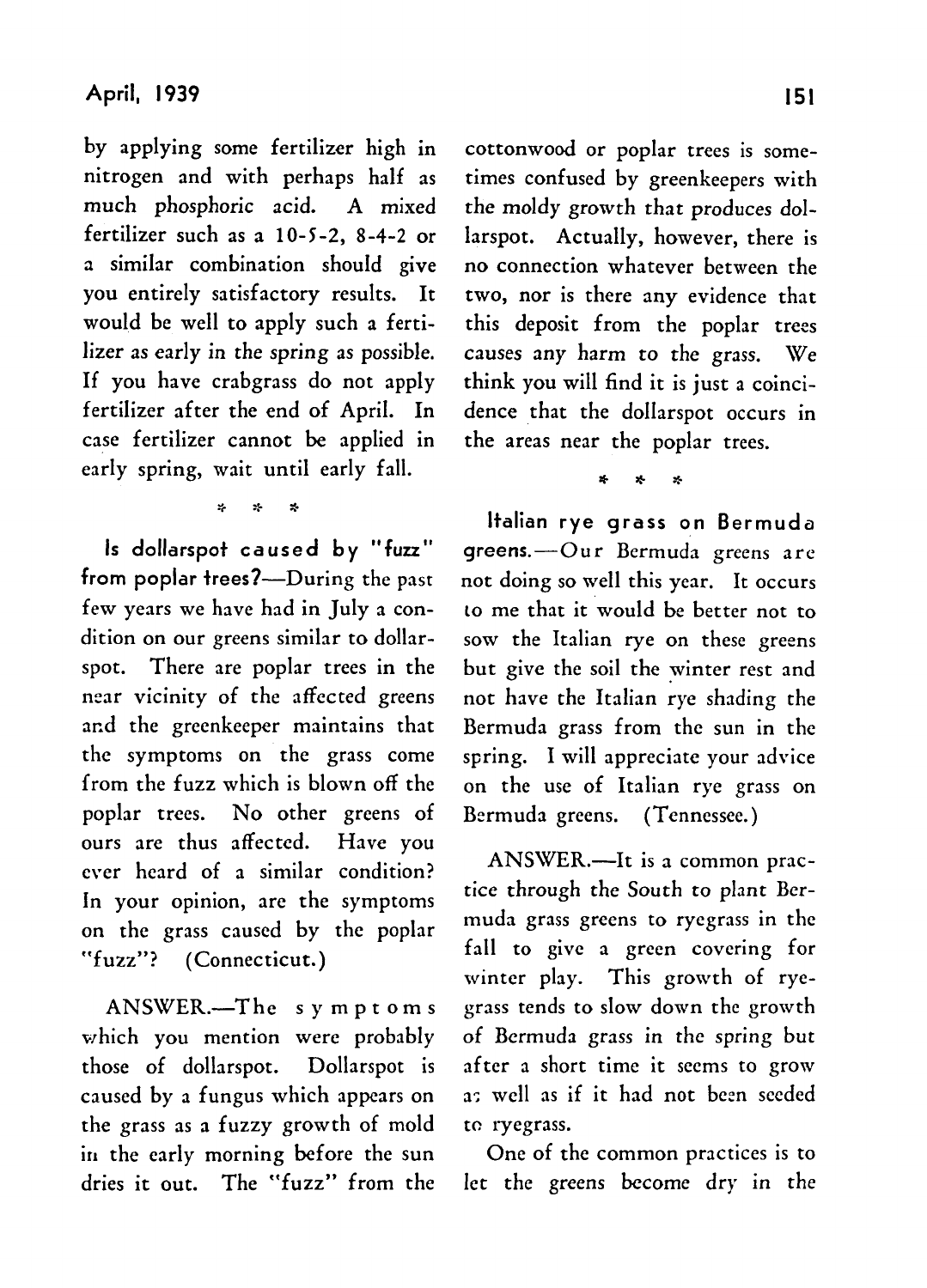spring before Bermuda grass starts to grow. Drying of the greens tends to check the growth of ryegrass and much of it will die. After competition is removed in this way the Bermuda grass should be heavily fertilized to stimulate as rapid a growth as possible in order to cover up the bare spots.

\* \* \*

Will turf grasses survive flooding with salt water?-Some of our turf was under sea water for several hours and has turned completely brown. We have had the turf spiked but have not been able to water due to the fact that the sea water entered our water supply. After several tests the water is still adjudged salty. We would like to know if in your opinion the turf will be permanently damaged or if we may expect it to survive. What treatment do you recommend our using to re-establish our turf? (Massachusetts.)

ANSWER.-Ordinarily creeping bent is able to withstand a considerable amount of salt water. If your turf contains a good proportion of creeping bent no doubt most of it will survive. However, the colonial and velvet bents, as well as *Poa annua*, are more apt to be severely damaged than the creeping bent. If your turf is composed chiefly of these grasses the chances are you will find much of it will not survive.

We note that your water supply is still salty and therefore you have been unable to water frequently. This is unfortunate since the best treatment no doubt would be to water frequently with fresh water se as to reduce the concentration of the salt. As soon as you can obtain fresh water it would be well to keep the turf watered thoroughly to try to leach out the salt as rapidly as possible. If it is impossible to get a supply of fresh water it would be well to topdress with a light topdressing. This would reduce the evaporation and consequently slow down the process of salt concentration on the surface of the turf.

If the grass does not recover sufficiently by spring we advise liberally seeding with colonial bent as early as possible.

> $\mathbf{r}_i$  $\dot{\mathbf{z}}$ √.

Poa serotina not a lawn grass.-Is *Poa serotina* adaptable in this country for lawn or pasture purposes? (Maryland.)

ANSWER.-Poa *serafina* is a good pasture or hay grass for wet or swampy ground. It will not do for ;1 lawn since it does not make a close turf.